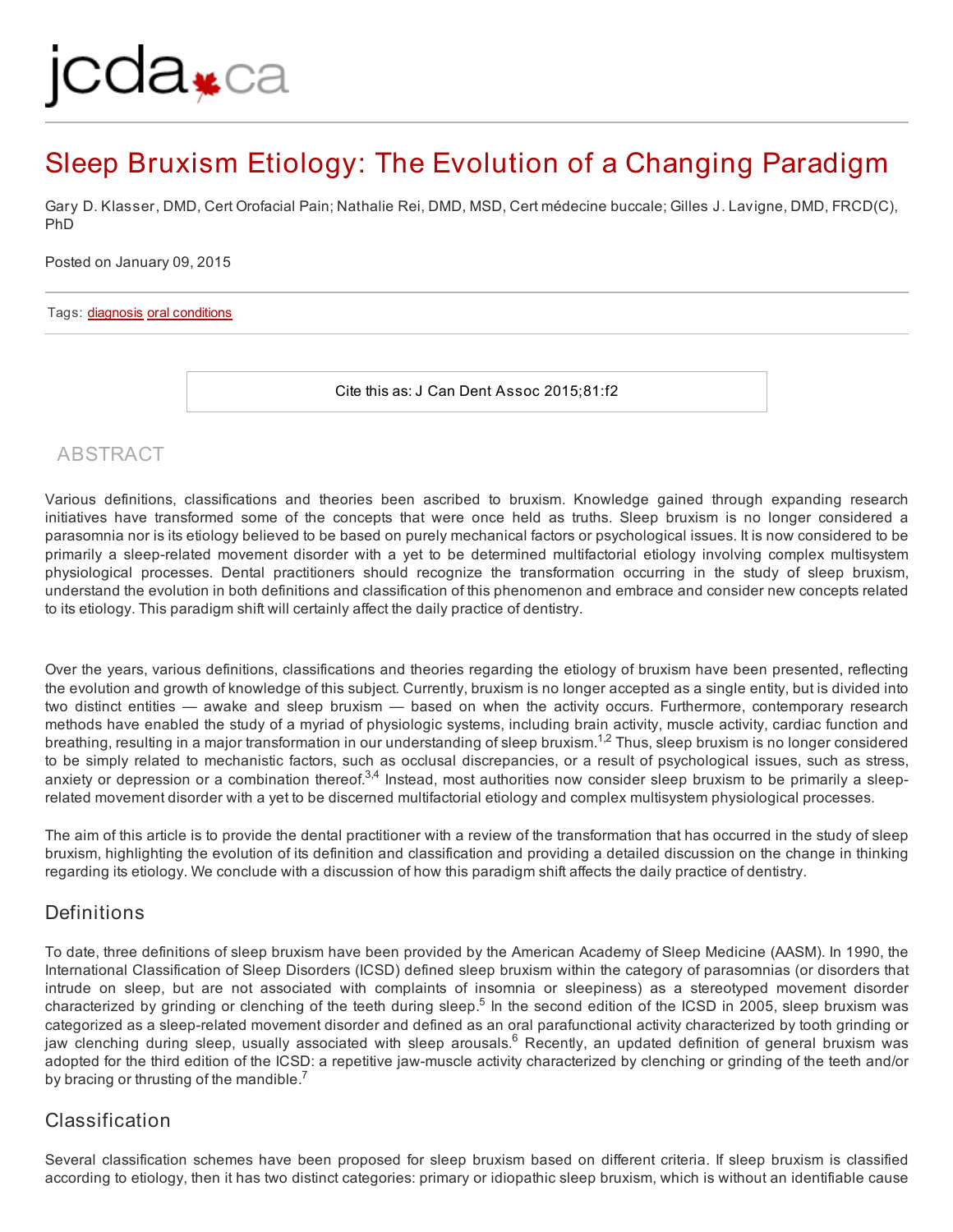or any associated socio-psychological or medical problem; and secondary sleep bruxism, which is related to a socio-psychological or medical condition (e.g., movement or sleep disorder including periodic limb movement disorder and rhythmic movement disorders, such as head banging, sleep disordered breathing due to upper airway resistance or apnea–hypopnea events, neurologic or psychiatric condition, drug/chemical related).<sup>8,9</sup>

Another classification system, recently developed by consensus among an international group of experts, employs a novel diagnostic grading system for both clinical and research purposes using the terms possible, probable and definite to categorize sleep or awake bruxism (Table 1).<sup>10</sup> The third edition of the ICSD employs a different set of criteria for the diagnostic classification of the new term "sleep-related bruxism" (Table 2). $<sup>7</sup>$ </sup>

> Table 1 Diagnostic grading system for sleep and awake bruxism provided by an international group of  $experts<sup>10</sup>$

| Possible | Based on self-report using a questionnaire and/or the anamnestic part of the<br>clinical examination                           |
|----------|--------------------------------------------------------------------------------------------------------------------------------|
| Probable | Based on self-report plus the inspection report of the clinical examination                                                    |
| Definite | Based on self-report, a clinical examination and a polysomnographic recording<br>preferably containing audio/visual recordings |

Table 2 Diagnostic criteria for sleep-related bruxism based on the International Classification of Sleep Disorders (third edition)<sup>7</sup>

Presence of regular or frequent tooth grinding sounds occurring during sleep

Presence of one or more of the following clinical signs:

- i. abnormal tooth wear consistent with above reports of tooth grinding during sleep
- ii. transient morning jaw muscle pain or fatigue; and/or temporal headache; and/or jaw locking on awakening consistent with above reports of tooth grinding during sleep

The evolution of the definition and classification of sleep bruxism has allowed this entity to become more distinct and homogenous. This increased focus facilitates research activities, hopefully resulting in improved understanding of etiological factors and physiological processes associated with sleep bruxism.

# Etiology: the Historical Perspective

#### Peripheral Factors and Influences

Initially, the dental profession was quite convinced that there was a mechanistic and singular etiology for sleep bruxism directly related to peripheral factors or influences, such as occlusal factors, with tooth wear confirming a clinical diagnosis. The occlusion concept was popularized in a classical article by Ramfjord in 1961, $3$  and later studies supported this concept, as occlusal corrections were reported to diminish or stop this sleep activity.11,12 However, closer scrutiny showed that Ramfjord's original article was methodologically flawed.<sup>13,14</sup> Several studies challenged occlusal disharmony or premature tooth contacts as a principal etiological factor and reported that sleep bruxism activity was not reduced by occlusal therapy.<sup>15-18</sup> Other studies reported a similar prevalence of sleep bruxism in people with and without occlusal interferences,19-21 and multiple logistic regression models were unable to clearly differentiate sleep bruxers from non-bruxers.<sup>22</sup> Furthermore, studies reported a lack of correlation between dental morphology (dental arch, occlusion) and sleep bruxism events among adult patients with sleep bruxism,<sup>23</sup> and differences between sleep bruxism patients and non-sleep bruxism control groups in terms of various occlusal and functional variables could not be found.<sup>24</sup>These studies negate the effect of peripheral anatomical–structural factors and influences as reliable etiological factors for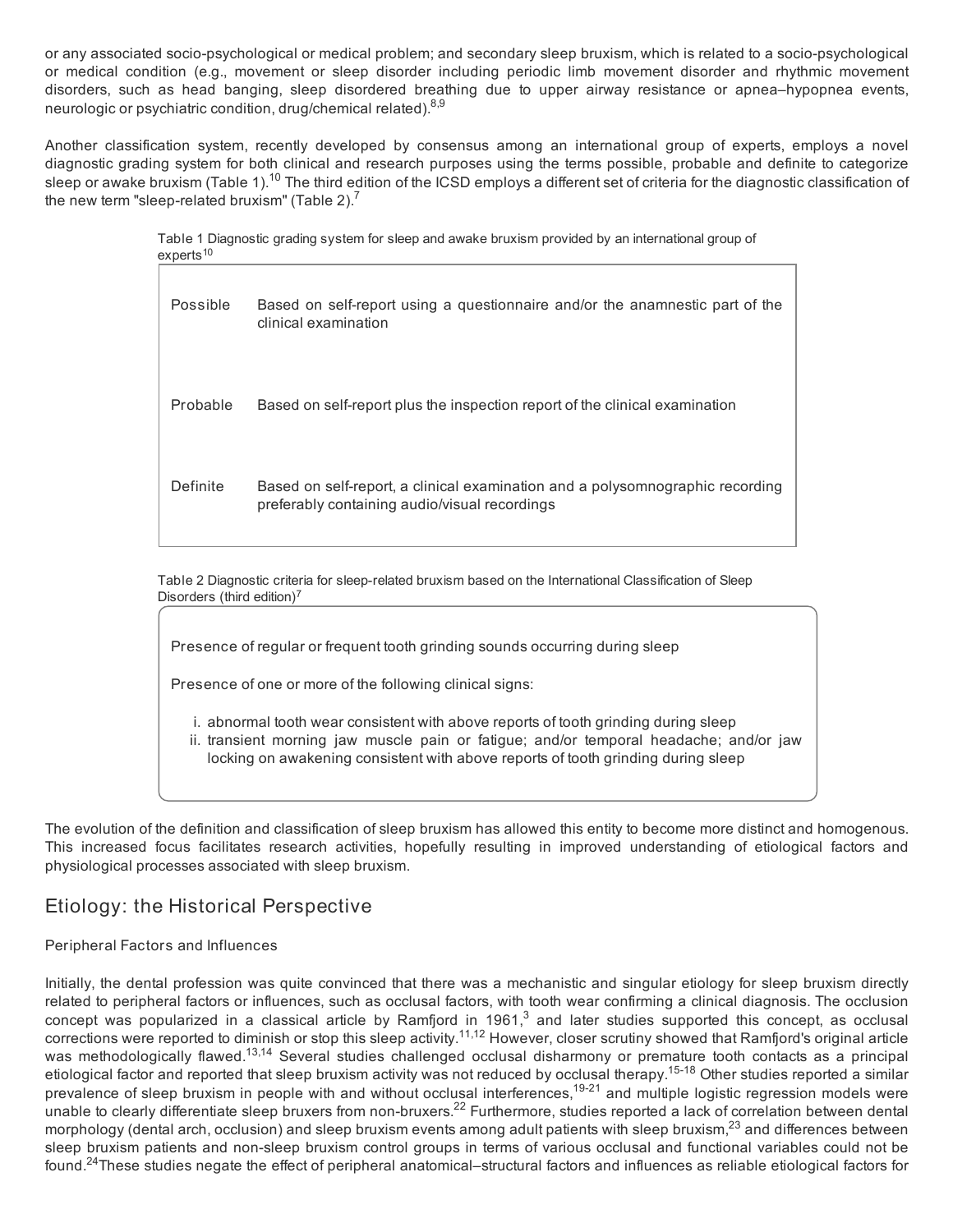#### sleep bruxism.

From a clinical perspective, it was believed that a diagnosis of sleep bruxism could be confidently confirmed by the observation of tooth wear.<sup>25-28</sup>However, this is questionable as tooth wear may be produced by other etiologic factors, such as oral habits, food consistency and acid reflux.29,30 Moreover, occlusal attrition does not reliably confirm sleep bruxism, especially in the absence of a report of tooth grinding during sleep as witnessed by a sleep partner.<sup>25,31</sup> In addition, Menapace et al.<sup>32</sup> reported that although tooth wear was present in 100% of sleep bruxism patients, it also occurred in 40% of asymptomatic individuals. Although sleep bruxism patients (young adults) presented with greater tooth wear than those with no history of tooth grinding or sleep laboratory evidence of sleep bruxism, tooth wear could not discriminate between patients with moderate–high versus low levels of sleep bruxism.<sup>33</sup>

To date, the etiology of sleep bruxism remains rather elusive as it does not appear to be related to mechanistic peripheral factors, nor can it be attributed to a singular cause. Certainly, the once strongly held belief that occlusion and the presentation of tooth wear were demonstrative of this entity is rather doubtful.

#### Stress and Psychological Factors and Influences

Stress and psychological factors were once considered major factors in the etiology of sleep bruxism. Early studies observed that masticatory muscle activity and periodic pain during sleep increased during stressful periods among those reporting sleep bruxism.<sup>34-36</sup> However, other studies found this association to be true in only a small percentage of people.<sup>37-39</sup> Studies suggest that children and adults reporting awareness of tooth grinding are more anxious, aggressive and hyperactive. $40-47$ 

However, the methods used in these studies were found to have significant limitations resulting in relatively weak evidence.<sup>4,48</sup> Some studies posit that sleep bruxism patients are more likely to deny the impact of life events because of their coping style or personality.<sup>49,50</sup> In some case studies, masseter electromyographic (EMG) activity increased during sleep following days with emotional or physical stressors,<sup>51,52</sup> but these findings were not consistent in all studies.<sup>37,39,53</sup>ln a recent epidemiologic study using polysomnography, the authors reported no association between sleep bruxism and anxiety or depression, but did find a significant association between sleep bruxism and complaints of insomnia.<sup>54</sup> Overall, a subgroup of sleep bruxism patients might exist whose psychosocial response to life stressors or experimental stressors is manifested by jaw motor activity during sleep, but this reaction differs from that of normal individuals.4,50,55,56

# Etiology: Current Hypotheses

The most recent hypotheses on the etiology of sleep bruxism support the roles of the central and autonomic nervous systems in the genesis of oromandibular activity during sleep. More specifically, sleep-related mechanisms under the influence of brain chemicals and maintenance of airway patency during sleep may increase motor activity underlying the genesis of sleep bruxism and rhythmic masticatory muscle activity (RMMA), the motor manifestation of sleep bruxism preceding tooth grinding during sleep.

#### The Role of Neurochemicals

The first evidence suggesting that tooth grinding might be linked to a chemical substance in the brain came from a case report in which a patient suffering from Parkinsonism was treated for tooth grinding with I-3,4-dihydroxyphenylalanine (I-DOPA), a catecholamine precursor.<sup>57</sup> In a series of controlled trials in young, healthy sleep bruxism patients, I-DOPA has been reported to produce a modest but significant reduction in sleep bruxism-RMMA frequency compared with placebo, while bromocriptine (a more direct dopamine agonist) had no obvious influence on RMMA genesis.<sup>58,59</sup>

Given the putative role of noradrenaline in bruxism, experimental trials with propanolol and clonidine have also been carried out.<sup>60,61</sup> Propranolol, a non-selective beta blocker, did not cause a significant reduction in sleep bruxism-RMMA; however, clonidine, an alpha agonist acting on the central nervous system, significantly reduced the sleep bruxism-RMMA index compared with placebo (this experiment was reproduced with a lower dose, 0.1 mg, in Dr. K. Baba's laboratory, Japan, unpublished information). This effect was partly associated with a concomitant reduction in the cardiac-autonomic sympathetic dominance that precedes RMMA, as described below.<sup>60,61</sup> It should be noted that clonidine is associated with severe hypotension in the morning, and its use for sleep bruxism therapy is, thus, cautionary.

#### Sleep Arousal and Motor Activity of Sleep Bruxism

Studies have shown that most sleep bruxism-RMMA episodes occur during transient (3–10 s) arousal associated with brain and cardiac activity as shown by a rapid increase in heart rate, i.e., tachycardia, at the onset of RMMA during recurrent sleep microarousal episodes.<sup>62,63</sup> Micro-arousals are natural activities during sleep that consist of a repetitive rise in heart rate, muscle tone and brain activity 8-15 times/h of sleep.<sup>14</sup>

Sleep is divided into three to five non-rapid-eye-movement (REM) and REM periods of 90–110 minutes. Non-REM sleep is further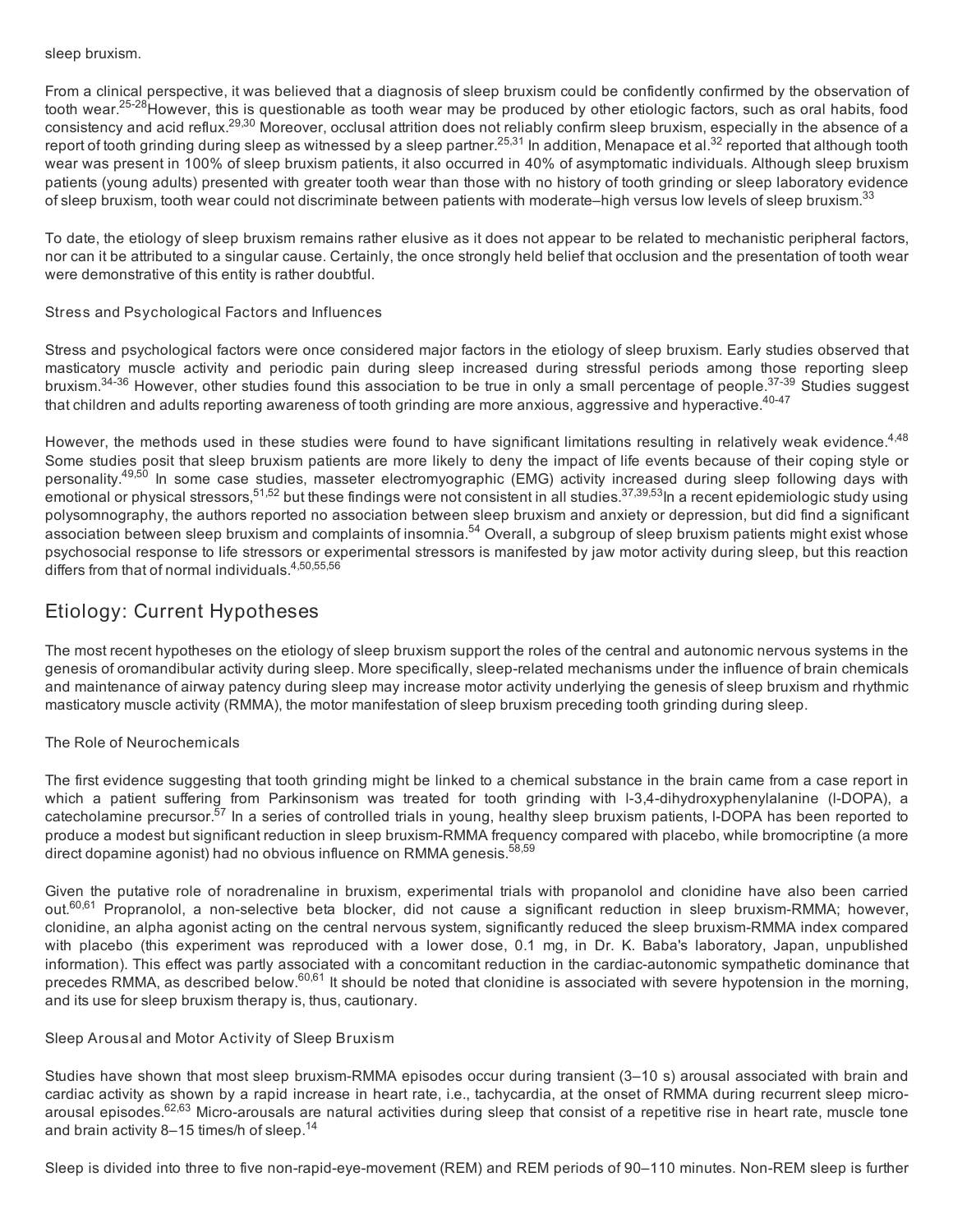divided into light sleep (stages 1 and 2) and deep sleep (stages 3 and 4). Most sleep bruxism episodes are observed during light non-REM sleep (stage 2), whereas about 10% occur during REM sleep in association with sleep arousal. Sleep bruxism tends to occur in relation to recurrent micro-arousal within the so-called cyclic alternating pattern, which repeats every 20–60 s during non-REM sleep.<sup>64,65</sup> A summary of the genesis of most sleep bruxism episodes is presented in Table 3.

Table 3 Stages in the genesis of most sleep bruxism episodes<sup>66</sup>

- 1. Rise in sympathetic cardiac activity at minus 8–4 minutes
- 2. Rise in the frequency of electroencephalography activity at minus 4 s
- 3. Heart rate tachycardia starting at minus 1 heartbeat
- 4. Increase in jaw opener muscle activity, probably responsible for mandible protrusion and airway opening
- 5. An associated major increase in the amplitude of respiratory ventilation
- 6. Observable electromyography incidents scored as sleep bruxism rhythmic masticatory muscle activity, with or without tooth grinding

The role of respiration in the genesis of sleep bruxism-RMMA is not fully understood but recent evidence suggests that it may be relevant in some patients. RMMA tends to occur with large breaths, and oral appliances used to improve airway patency help to reduce sleep bruxism-RMMA frequency.<sup>67-69</sup> However, before dental practitioners assume a direct role of respiration or a causeand-effect relation between breathing disorders and sleep bruxism, more robust evidence is required.

# **Treatment**

Currently, no therapy has been proven effective in treating sleep bruxism. The available treatment approaches report various levels of efficacy in managing the potentially harmful consequences of sleep bruxism.<sup>70</sup> Sleep bruxism can be managed by behavioural strategies, which include avoidance of risk factors and triggers (e.g., smoking, alcohol, caffeine, drug assumption), patient education (e.g., control of wake-time oral parafunctions such as clenching activity), relaxation techniques, sleep hygiene, hypnotherapy, biofeedback and cognitive behavioural therapy (CBT).71-74 Most of these strategies are not supported by evidence from controlled trials. However, a recent study showed that a new biofeedback device that applies electrical pulses to inhibit EMG activity in the temporalis muscles was effective in reducing EMG activity during sleep without disrupting sleep quality.<sup>73</sup> Likewise, 12 weeks of CBT for sleep bruxism subjects was found to reduce sleep bruxism activity. However, CBT was not significantly different from occlusal appliance therapy in reducing sleep bruxism.<sup>74</sup>

Occlusal appliances, either on the maxillary or mandibular arch, to remove occlusal interferences, protect dental surfaces and relax masticatory muscles, have been extensively used in clinical practice. However, their exact mechanisms of action are still under debate, and no evidence supports their role in stopping sleep bruxism. Moreover, the lack of well-designed randomized controlled clinical trials and long-term studies in the literature complicates evaluation of their effectiveness. Most studies reported a decrease in sleep bruxism activity in the first 2 weeks of treatment independent of appliance design.<sup>64,74-79</sup> However, their effect seems to be transitory and highly variable among patients. Moreover, approximately 20% of patients display an increase in EMG activity during sleep when they wear an occlusal appliance, especially the soft mouth quard type.<sup>80</sup>

Several medications have been associated with both a decrease and an increase in sleep bruxism activity, supporting the probability of involvement of central mechanisms in the genesis of sleep bruxism.<sup>57</sup> In particular, the dopaminergic, serotoninergic and adrenergic systems are considered to be involved in the orofacial motor activity. However, there is still lack of evidence of both the efficacy and safety of medications for sleep bruxism patients, and pharmacological treatments should be considered only in symptomatic severely affected patients and only as short-term therapy. Recently, a placebo-controlled study demonstrated a 40% reduction in sleep bruxism activity with a dose of clonazepam (1 mg).<sup>81</sup> However, no data are available on long-term treatment and potential side effects, such as sleepiness, tolerance and dependence. It is worth noting that patients with sleep bruxism must be screened for other comorbid medical conditions before being considered for pharmacotherapy. Underlying disorders and medications may interfere with motor activities during sleep and must be assessed before other treatments are recommended.

# **Conclusion**

Dental practitioners must embrace the concept that outdated views of sleep bruxism should be abandoned. New knowledge is being gained through scientific exploration and challenging what was once thought of as fact. Such is the case with the definitions, classifications and etiology of sleep bruxism. Therefore, it is important for dental practitioners to recognize and understand the new paradigms, as this will lead to improved interventions for patients who deserve the best evidence-based care available.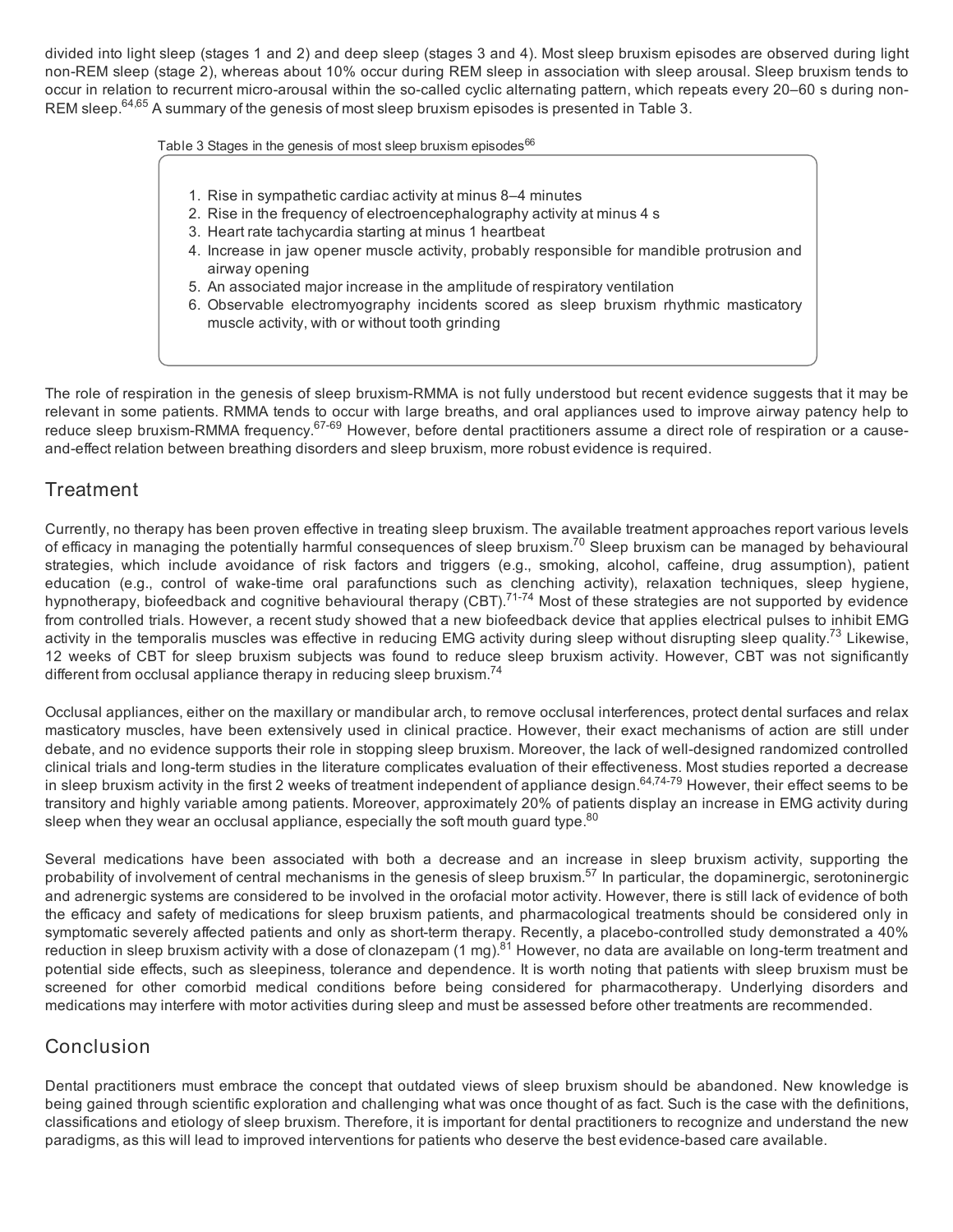# THE AUTHORS



Dr. Klasser is associate professor, Louisiana State University School of Dentistry, division of diagnostic sciences, New Orleans, La.



Dr. Rei is assistant professor, department of stomatology, faculty of dentistry, Université de Montréal, Montréal, Que.



Dr. Lavigne is professor, department of oral health, faculty of dental medicine, Université de Montréal, Surgery and Trauma Department, Hôpital Sacré Coeur, Montréal, Que.

Correspondence to: Dr. Gary D. Klasser, Louisiana State University School of Dentistry, Division of Diagnostic Sciences, 1100 Florida Avenue, Box 140, New Orleans, LA 70119, USA. Email: gklass@lsuhsc.edu

The authors have no declared financial interests.

This article has been peer reviewed.

#### References

- 1. Lavigne GJ, Rompré PH, Montplaisir JY. Sleep bruxism: validity of clinical research diagnostic criteria in a controlled polysomnographic study. J Dent Res. [1996;75\(1\):546-52](http://www.ncbi.nlm.nih.gov/pubmed/8655758).
- 2. Iber C, Ancoli-Israel S, Chesson AL, Quan SF for the American Academy of Sleep Medicine. The AASM manual for the scoring of sleep and associated events: rules, terminology and technical specifications. Westchester, IL.: American Academy of Sleep Medicine; 2007.
- 3. Ramfjord SP. Bruxism, a clinical and electromyographic study. J Am Dent Assoc. [1961;62:21-44.](http://www.ncbi.nlm.nih.gov/pubmed/13739329)
- 4. Manfredini D, Lobbezoo F. Role of psychosocial factors in the etiology of bruxism. J Orofac Pain [2009;23\(2\):153-66.](http://www.ncbi.nlm.nih.gov/pubmed/19492540)
- 5. Diagnostic Classification Steering Committee. The international classification of sleep disorders: diagnostic and coding manual. Westchester, IL.: American Academy of Sleep Medicine; 1990.
- 6. Sleep related bruxism. In: International classification of sleep disorders: diagnosis and coding manual. 2nd ed. Westchester, IL.: American Academy of Sleep Medicine; 2005:189-92.
- 7. Sleep related bruxism. In: *[International](http://www.aasmnet.org/library/default.aspx?id=9) classification of sleep disorders*. 3rd ed. Darien, IL.: American Academy of Sleep Medicine; 2014.
- 8. Lavigne GJ, Manzini C, Kato T. Sleep bruxism. In: Kryger MH, Roth T, Dement WC, editors. Principles and practice of sleep medicine. Philadelphia: Elsevier; 2005:946-59.
- 9. Saito M, Yamaguchi T, Mikami S, Watanabe K, Gotouda A, Okada K, et al. Temporal association between sleep apnea-hypopnea and sleep bruxism events. J [Sleep](http://www.ncbi.nlm.nih.gov/pubmed/24635459) Res. 2013 Nov 4.
- 10. Lobbezoo F, Ahlberg J, Glaros AG, Kato T, Koyano K, Lavigne GJ, et al. Bruxism defined and graded: an international consensus. J Oral Rehabil. [2013;40\(1\):2-4.](http://www.ncbi.nlm.nih.gov/pubmed/23121262)
- 11. Ash MM, Ramfjord SP. Occlusion. 4th ed. Philadelphia: WB Saunders; 1995.
- 12. Guichet NF. Occlusion: a teaching manual. Anaheim, Calif.: The Denar Corporation; 1977.
- 13. Lobbezoo F, Naeije M. Bruxism is mainly regulated centrally, not peripherally. J Oral Rehabil. [2001;28\(12\):1085-91.](http://www.ncbi.nlm.nih.gov/pubmed/11874505)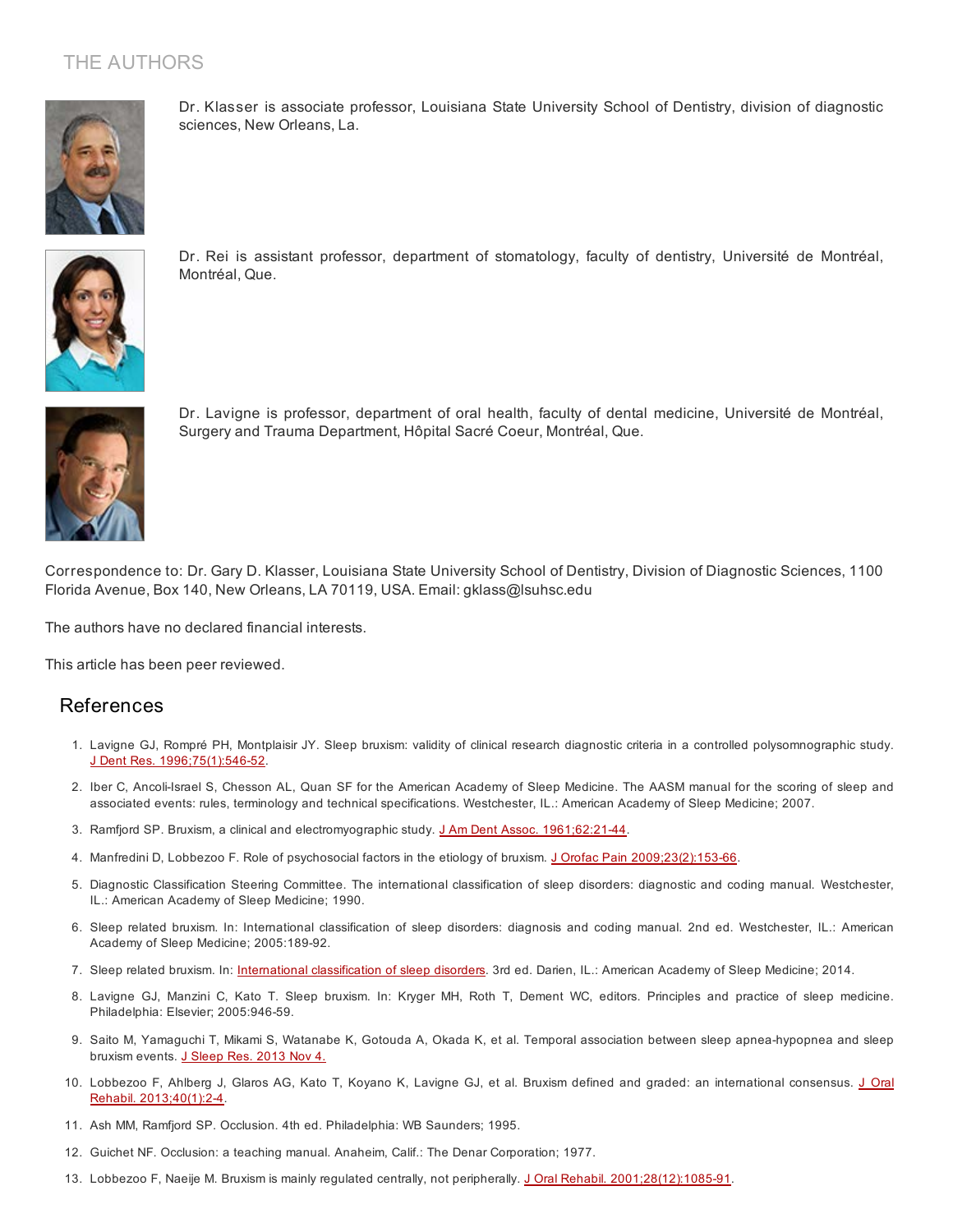- 14. Lavigne GJ, Khoury S, Abe S, Yamaguchi T, Raphael K. Bruxism physiology and pathology: an overview for clinicians. J Oral Rehabil. [2008;35\(7\):476-94.](http://www.ncbi.nlm.nih.gov/pubmed/18557915)
- 15. Rugh JD, Barghi N, Drago CJ. Experimental occlusal discrepancies and nocturnal bruxism. J Prosthet Dent. [1984;51\(4\):548-53.](http://www.ncbi.nlm.nih.gov/pubmed/6587078)
- 16. Kardachi BJ, Bailey JO, Ash MM. A comparison of biofeedback and occlusal adjustment on bruxism. J Periodontol. [1978;49\(7\):367-72](http://www.ncbi.nlm.nih.gov/pubmed/279664).
- 17. Tsukiyama Y, Baba K, Clark GT. An evidence-based assessment of occlusal adjustment as a treatment for temporomandibular disorders. J Prosthet Dent. [2001;86\(1\):57-66](http://www.ncbi.nlm.nih.gov/pubmed/11458263).
- 18. Clark GT, Tsukiyama Y, Baba K, Watanabe T. Sixty-eight years of experimental occlusal interference studies: what have we learned? J Prosthet Dent. [1999;82\(6\):704-13.](http://www.ncbi.nlm.nih.gov/pubmed/10588807)
- 19. Seligman DA, Pullinger AG, Solberg WK. The prevalence of dental attrition and its association with factors of age, gender, occlusion, and TMJ symptomatology. J Dent Res. [1988;67\(10\):1323-33](http://www.ncbi.nlm.nih.gov/pubmed/3049715).
- 20. Clark GT, Adler RC. A critical evaluation of occlusal therapy: occlusal adjustment procedures. J Am Dent Assoc. [1985;110\(5\):743-50](http://www.ncbi.nlm.nih.gov/pubmed/3891817).
- 21. Kato T, Thie NM, Huynh N, Miyawaki S, Lavigne GJ. Topical review: sleep bruxism and the role of peripheral sensory influences. J Orofac Pain. [2003;17\(3\):191-213.](http://www.ncbi.nlm.nih.gov/pubmed/14520766)
- 22. Manfredini D, Visscher CM, Guarda-Nardini L, Lobbezoo F. Occlusal factors are not related to self-reported bruxism. J Orofac Pain. [2012;26\(3\):163-7.](http://www.ncbi.nlm.nih.gov/pubmed/22838000)
- 23. Lobbezoo F, Rompré PH, Soucy JP, Iafrancesco C, Turkewicz J, Montplaisir JY, et al. Lack of associations between occlusal and cephalometric measures, side imbalance in striatal D2 receptor binding, and sleep-related oromotor activities. J Orofac Pain. [2001;15\(1\):64-71.](http://www.ncbi.nlm.nih.gov/pubmed/11889650)
- 24. Ommerborn MA, Giraki M, Schneider C, #### LM, Handschel J, Franz M, et al. Effects of sleep bruxism on functional and occlusal parameters: a prospective controlled investigation. Int J Oral Sci. [2012;4\(3\):141-5.](http://www.ncbi.nlm.nih.gov/pubmed/22935746)
- 25. Lavigne GJ, Goulet JP, Zuconni M, Morrison F, Lobbezoo F. Sleep disorders and the dental patient: an overview. Oral Surg Oral Med Oral Pathol Oral Radiol Endod. [1999;88\(3\):257-72.](http://www.ncbi.nlm.nih.gov/pubmed/10503851)
- 26. Johansson A, Fareed K, Omar R. Analysis of possible factors influencing the occurrence of occlusal tooth wear in a young Saudi population. Acta Odontol Scand. [1991;49\(3\):139-45](http://www.ncbi.nlm.nih.gov/pubmed/1882647).
- 27. Xhonga FA. Bruxism and its effect on the teeth. J Oral Rehabil. [1977;4\(1\):65-76](http://www.ncbi.nlm.nih.gov/pubmed/265365).
- 28. Koyano K, Tsukiyama Y, Ichiki R, Kuwata T. Assessment of bruxism in the clinic. J Oral Rehabil. [2008;35\(7\):495-508.](http://www.ncbi.nlm.nih.gov/pubmed/18557916)
- 29. Pergamalian A, Rudy TE, Zaki HS, Greco CM. The association between wear facets, bruxism, and severity of facial pain in patients with temporomandibular disorders. J Prosthet Dent. [2003;90\(2\):194-200](http://www.ncbi.nlm.nih.gov/pubmed/12886214).
- 30. Manfredini D, Winocur E, Guarda-Nardini L, Paesani D, Lobbezoo F. Epidemiology of bruxism in adults: a systematic review of the literature. J Orofac Pain. [2013;27\(2\):99-110.](http://www.ncbi.nlm.nih.gov/pubmed/23630682)
- 31. Baba K, Haketa T, Clark GT, Ohyama T. Does tooth wear status predict ongoing sleep bruxism in 30-year-old Japanese subjects? Int J Prosthodont. [2004;17\(1\):39-44.](http://www.ncbi.nlm.nih.gov/pubmed/15008231)
- 32. Menapace SE, Rinchuse DJ, Zullo T, Pierce CJ, Shnorhokian H. The dentofacial morphology of bruxers versus non-bruxers. Angle Orthod. [1994;64\(1\):43-52.](http://www.ncbi.nlm.nih.gov/pubmed/8172394)
- 33. Abe S, Yamaguchi T, Rompré PH, De Grandmont P, Chen YJ, Lavigne GJ. Tooth wear in young subjects: a discriminator between sleep bruxers and controls? Int J Prosthodont. [2009;22\(4\):342-50.](http://www.ncbi.nlm.nih.gov/pubmed/19639069)
- 34. Rugh JD, Solberg WK. Electromyographic studies of bruxist behavior before and during treatment. J Calif Dent Assoc. [1975;3\(9\):56-9.](http://www.ncbi.nlm.nih.gov/pubmed/1073399)
- 35. Solberg WK, Clark GT, Rugh JD. Nocturnal [electromyographic](http://www.ncbi.nlm.nih.gov/pubmed/1056979) evaluation of bruxism patients undergoing short term splint therapy. J Oral Rehabil. 1975;2(3):215-23.
- 36. Clark GT, Beemsterboer PL, Solberg WK, Rugh JD. Nocturnal electromyographic evaluation of myofascial pain dysfunction in patients undergoing occlusal splint therapy. J Am Dent Assoc. [1979;99\(4\):607-11.](http://www.ncbi.nlm.nih.gov/pubmed/292717)
- 37. Pierce CJ, Chrisman K, Bennett ME, Close JM. Stress, anticipatory stress, and psychologic measures related to sleep bruxism. J Orofac Pain. [1995;9\(1\):51-6.](http://www.ncbi.nlm.nih.gov/pubmed/7581205)
- 38. Dao TT, Lavigne GJ, Charbonneau A, Feine JS, Lund JP. The efficacy of oral splints in the treatment of myofascial pain of the jaw muscles: a controlled clinical trial. Pain. [1994;56\(1\):85-94.](http://www.ncbi.nlm.nih.gov/pubmed/8159444)
- 39. Watanabe T, Ichikawa K, Clark GT. Bruxism levels and daily behaviors: 3 weeks of measurement and correlation. J Orofac Pain. [2003;17\(1\):65-](http://www.ncbi.nlm.nih.gov/pubmed/12756933) 73.
- 40. Laberge L, Tremblay RE, Vitaro F, Montplaisir J. Development of parasomnias from childhood to early [adolescence.](http://www.ncbi.nlm.nih.gov/pubmed/10878151) Pediatrics. 2000;106(1 Pt 1):67-74.
- 41. Ohayon MM, Li KK, Guilleminault C. Risk factors for sleep bruxism in the general population. Chest. [2001;119\(1\):53-61.](http://www.ncbi.nlm.nih.gov/pubmed/11157584)
- 42. Manfredini D, Landi N, Fantoni F, Segù M, Bosco M. Anxiety symptoms in clinically diagnosed bruxers. J Oral Rehabil. 2005:32(8):584-8.
- 43. Pingitore G, Chrobak V, Petrie J. The social and psychologic factors of bruxism. J Prosthet Dent. [1991;65\(3\):443-6.](http://www.ncbi.nlm.nih.gov/pubmed/2056467)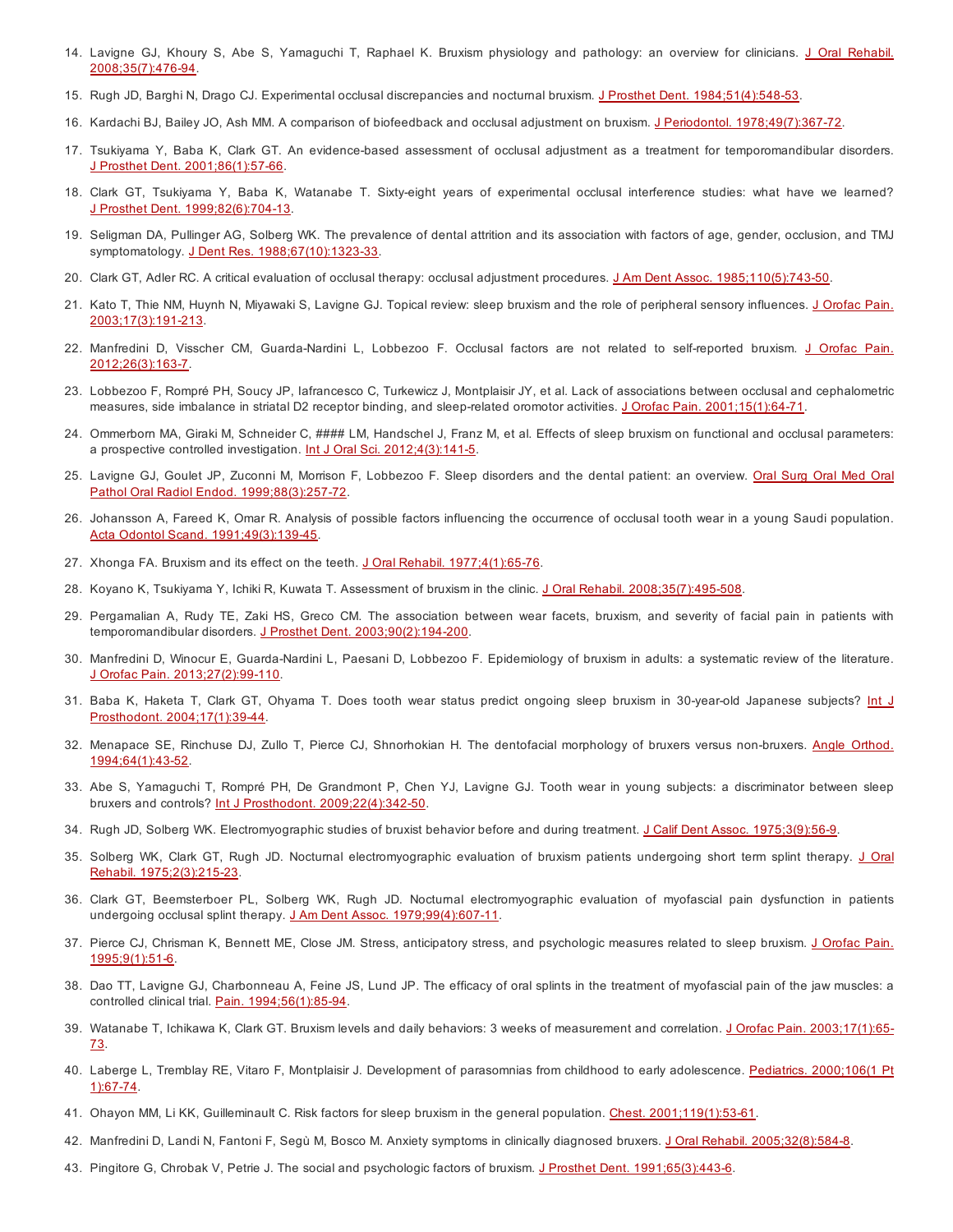- 44. Kampe T, Tagdae T, Bader G, Edman G, Karlsson S. Reported symptoms and clinical findings in a group of subjects with longstanding bruxing behaviour. J Oral Rehabil. [1997;24\(8\):581-7](http://www.ncbi.nlm.nih.gov/pubmed/9291251).
- 45. Kampe T, Edman G, Bader G, Tagdae T, Karlsson S. Personality traits in a group of subjects with long-standing bruxing behaviour. J Oral Rehabil. [1997;24\(8\):588-93.](http://www.ncbi.nlm.nih.gov/pubmed/9291252)
- 46. Manfredini D, Ciapparelli A, Dell'Osso L, Bosco M. Mood disorders in subjects with bruxing behavior. J Dent. [2005;33\(6\):485-90](http://www.ncbi.nlm.nih.gov/pubmed/15935268).
- 47. Restrepo CC, Vásquez LM, Alvarez M, Valencia I. Personality traits and temporomandibular disorders in a group of children with bruxing behaviour. J Oral Rehabil. [2008;35\(8\):585-93](http://www.ncbi.nlm.nih.gov/pubmed/18422509).
- 48. Feu D, Catharino F, Quintão CC, Almeida MA. A systematic review of etiological and risk factors associated with bruxism. J Orthod. [2013;40\(2\):163-71.](http://www.ncbi.nlm.nih.gov/pubmed/23794697)
- 49. Ahlberg K, Ahlberg J, Könönen M, Partinen M, Lindholm H, Savolainen A. Reported bruxism and stress experience in media personnel with or without irregular shift work. Acta Odontol Scand [2003;61\(5\):315-8.](http://www.ncbi.nlm.nih.gov/pubmed/14763785)
- 50. Schneider C, Schaefer R, Ommerborn MA, Giraki M, Goertz A, Raab WH, et al. Maladaptive coping strategies in patients with bruxism compared to non-bruxing controls. Int J Behav Med [2007;14\(4\):257-61.](http://www.ncbi.nlm.nih.gov/pubmed/18001242)
- 51. Funch DP, Gale EN. Factors associated with nocturnal bruxism and its treatment. J Behav Med. [1980;3\(4\):385-97.](http://www.ncbi.nlm.nih.gov/pubmed/7230260)
- 52. Rugh JD, Harlan J. Nocturnal bruxism and temporomandibular disorders. Adv Neurol [1988;49:329-41](http://www.ncbi.nlm.nih.gov/pubmed/3278546).
- 53. Makino M, Masaki C, Tomoeda K, Kharouf E, Nakamoto T, Hosokawa R. The relationship between sleep bruxism behavior and salivary stress biomarker level. Int J Prosthodont [2009;22\(1\):43-8.](http://www.ncbi.nlm.nih.gov/pubmed/19260426)
- 54. Maluly M, Andersen ML, Dal-Fabbro C, Garbuio S, Bittencourt L, de Siqueira JT, et al. Polysomnographic study of the prevalence of sleep bruxism in a population sample. J Dent Res 2013:92(7 Suppl): 97-103S.
- 55. Giraki M, Schneider C, Schäfer R, Singh P, Franz M, Raab WH, et al. Correlation between stress, stress-coping and current sleep bruxism. Head Face Med [2010;6:2.](http://www.ncbi.nlm.nih.gov/pubmed/20205705)
- 56. Abekura H, Tsuboi M, Okura T, Kagawa K, Sadamori S, Akagawa Y. Association between sleep bruxism and stress sensitivity in an experimental psychological stress task. Biomed Res [2011;32\(6\):395-9.](http://www.ncbi.nlm.nih.gov/pubmed/22199130)
- 57. Winocur E, Gavish A, Voikovitch M, Emodi-Perlman A, Eli I. Drugs and bruxism: a critical review. J Orofac Pain. [2003;17\(2\):99-111.](http://www.ncbi.nlm.nih.gov/pubmed/12836498)
- 58. Lavigne GJ, Soucy JP, Lobbezoo F, Manzini C, Blanchet PJ, Montplaisir JY. Double-blind, crossover, placebo-controlled trial of bromocriptine in patients with sleep bruxism. Clin Neuropharmacol. [2001;24\(3\):145-9.](http://www.ncbi.nlm.nih.gov/pubmed/11391125)
- 59. Lobbezoo F, Lavigne GJ, Tanguay R, Montplaisir JY. The effect of catecholamine precursor L-dopa on sleep bruxism: a controlled clinical trial. Mov Disord. [1997;12\(1\):73-8](http://www.ncbi.nlm.nih.gov/pubmed/8990057).
- 60. Huynh N, Kato T, Rompré PH, Okura K, Saber M, Lanfranchi PA, et al. Sleep bruxism is associated to micro-arousals and an increase in cardiac sympathetic activity. J Sleep Res. [2006;15\(3\):339-46.](http://www.ncbi.nlm.nih.gov/pubmed/16911037)
- 61. Huynh N, Lavigne GJ, Lanfranchi PA, Montplaisir JY, de Champlain J. The effect of 2 sympatholytic medications propranolol and clonidine — on sleep bruxism: experimental randomized controlled studies. Sleep. [2006;29\(3\):307-16.](http://www.ncbi.nlm.nih.gov/pubmed/16553016)
- 62. Reding GR, Zepelin H, Robinson JE Jr, Zimmerman SO, Smith VH. Nocturnal teeth-grinding: all-night psychophysiologic studies. J Dent Res. [1968;47\(5\):786-97.](http://www.ncbi.nlm.nih.gov/pubmed/5248921)
- 63. Lavigne G, Manzini C, Huynh NT. Sleep bruxism In: Kryger MH, Roth T, Dement WC, editors. Principles and practice of sleep medicine. 5th ed. St. Louis, Mo.: Elsevier Saunders; 2011:1128-39.
- 64. Macaluso GM, Guerra P, Di Giovanni G, Boselli M, Parrino L, Terzano MG. Sleep bruxism is a disorder related to periodic arousals during sleep. J Dent Res. [1998;77\(4\):565-73](http://www.ncbi.nlm.nih.gov/pubmed/9539459).
- 65. Carra MC, Rompré PH, Kato T, Parrino L, Terzano MG, Lavigne GJ, et al. Sleep bruxism and sleep arousal: an experimental challenge to assess the role of cyclic alternating pattern. J Oral Rehabil. [2011;38\(9\):635-42](http://www.ncbi.nlm.nih.gov/pubmed/21299589).
- 66. avigne GJ, Huynh N, Kato T, Okura K, Adachi K, Yao D, et al. Genesis of sleep bruxism: motor and [autonomic-cardiac](http://www.ncbi.nlm.nih.gov/pubmed/17313939) interactions. Arch Oral Biol. 2007;52(4):381-4.
- 67. Khoury S, Rouleau GA, Rompré PH, Mayer P, Montplaisir JY, Lavigne GJ. A significant increase in breathing amplitude precedes sleep bruxism. Chest. [2008;134\(2\):332-7.](http://www.ncbi.nlm.nih.gov/pubmed/18490400)
- 68. Landry-Schönbeck A, de Grandmont P, Rompré PH, Lavigne GJ. Effect of an adjustable mandibular advancement appliance on sleep bruxism: a crossover sleep laboratory study. Int J Prosthodont. [2009;22\(3\):251-9.](http://www.ncbi.nlm.nih.gov/pubmed/19548407)
- 69. Gold AR, Marcus CL, Dipalo F, Gold MS. Upper airway collapsibility during sleep in upper airway resistance syndrome. Chest. [2002;121\(5\):1531-40.](http://www.ncbi.nlm.nih.gov/pubmed/12006440)
- 70. Huynh N, Manzini C, Rompré PH, Lavigne GJ. Weighing the potential effectiveness of various treatments for sleep bruxism. J Can Dent Assoc. [2007;73\(8\):727-30.](http://www.ncbi.nlm.nih.gov/pubmed/17949541)
- 71. Shulman J. Teaching patients how to stop bruxing habits. J Am Dent Assoc. [2001;132\(9\):1275-7](http://www.ncbi.nlm.nih.gov/pubmed/11665353).
- 72. Lobbezoo F, van der Zaag J, van Selms MK, Hamburger HL, Naeije M. Principles for the [management](http://www.ncbi.nlm.nih.gov/pubmed/18557917) of bruxism. J Oral Rehabil.